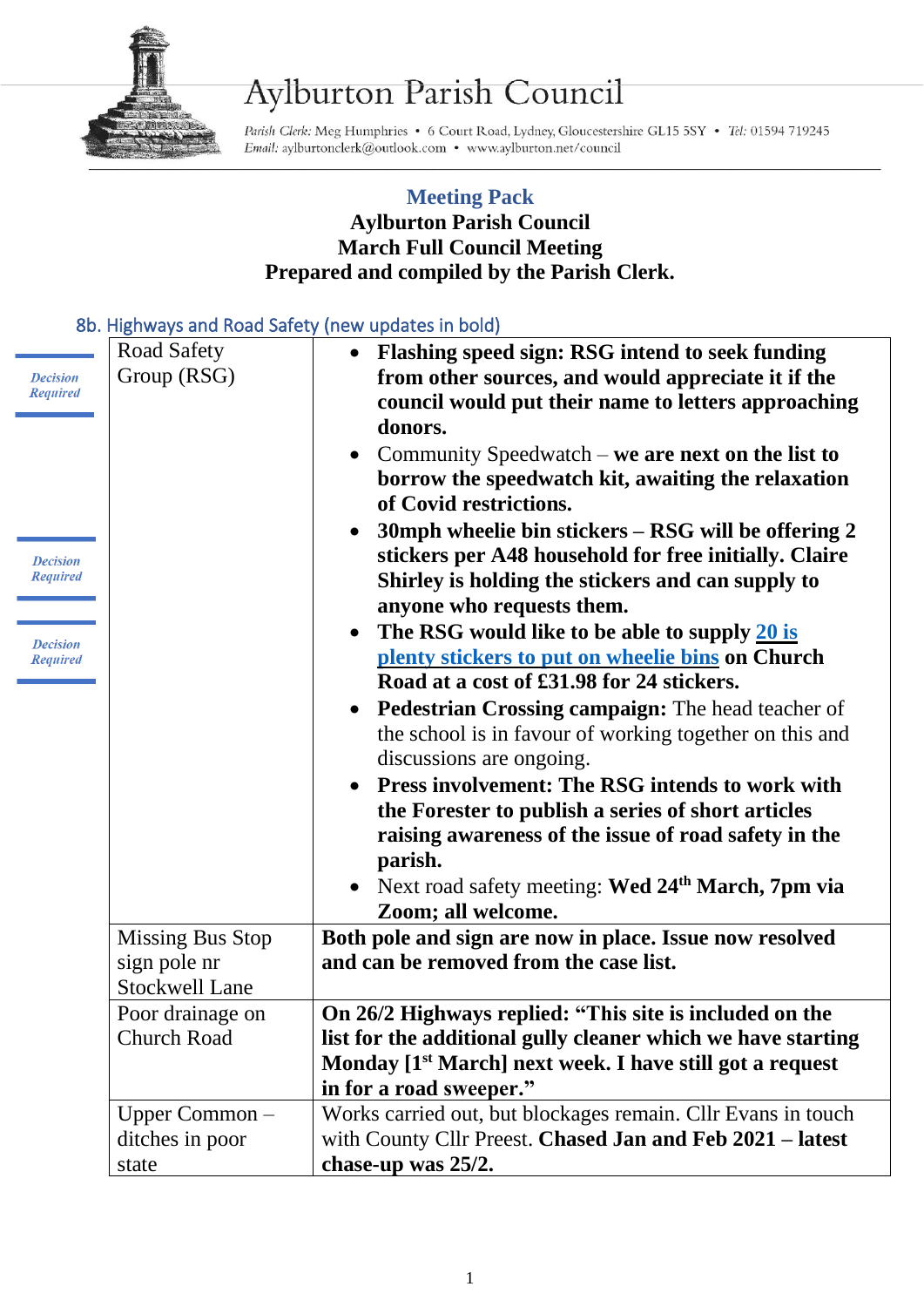| Lower                 | To be re-reported as although Highways advise it's been dealt   |
|-----------------------|-----------------------------------------------------------------|
| Common/Colliers       | with, the issue remains.                                        |
| Pitch - poor          | Can any councillors living nearby confirm whether this          |
| visibility at         | has been resolved please?                                       |
| junction due to       |                                                                 |
| hedge overgrowth      |                                                                 |
| Lower                 | It appears that this may be covered by some work taking         |
| Common/Sandford       | place in November                                               |
| Road road surface     | Can any councillors living nearby confirm whether this          |
|                       | has been resolved please?                                       |
| A48 road              | Followed up again 07/10. Brian Watkins responded:               |
| markings              | "Unfortunately I haven't been able to get this linked in with   |
|                       | another scheme." Council to continue requesting.                |
|                       | Brian advises A48 between Maplefield and Taurus will be         |
|                       | resurfaced summer 2021 but no mention of surface through        |
|                       | Aylburton yet.                                                  |
| Creeping verge at     | This has now been dug back a bit, although chickens             |
| west end of village   | foraging on the area have already spread the soil slightly      |
| (near existing        | once more.                                                      |
| speed sign)           |                                                                 |
| Tree overgrowth       | Reported to Highways on 24/02/20. I once again raised this      |
| encroaching onto      | with Highways and once again for a 'no fault found'             |
| A48 footpath at       | response, so on 14/09 I raised it again with pictures and a     |
| west end of village   | fuller description and Highways once again could find no        |
|                       | defect. Cut back late Feb 2021. Issue now resolved and          |
|                       | can be removed (for now at least) from the case list.           |
| Poor drainage on      | Reported 24/02/2020. Gullies cleaned June 2020 as part of       |
| <b>Stockwell Lane</b> | resurfacing.                                                    |
|                       | Highways' Clive Saunders wrote on 09/06/20: "I am going to      |
|                       | arrange for jetting and a small CCTV survey at the lower end    |
|                       | of the lane to see if we can locate any buried old gullies.     |
|                       | I have checked the area with a metal detector for metal grids,  |
|                       | but many of the old ones only had concrete slabs on them, so    |
|                       | difficult to find. I also have to arrange a drainage CCTV       |
|                       | survey outside number 50 High street, so can tie the two sites  |
|                       | in together."                                                   |
|                       | I chased 10 <sup>th</sup> Sept. No response yet.                |
|                       | 29/10/2020 Brian Watkins replied: "Stockwell Lane was           |
|                       | Jetted and CCTV undertaken in early August. Unfortunately I     |
|                       | have not found a copy of the report, I will follow this up with |
|                       | Clive."                                                         |
|                       | <b>Chased Feb 2021.</b>                                         |
|                       | 16/2 Brian Watkins replied: "We have checked the CCTV           |
|                       | report and the drainage system on Stockwell Lane is clean       |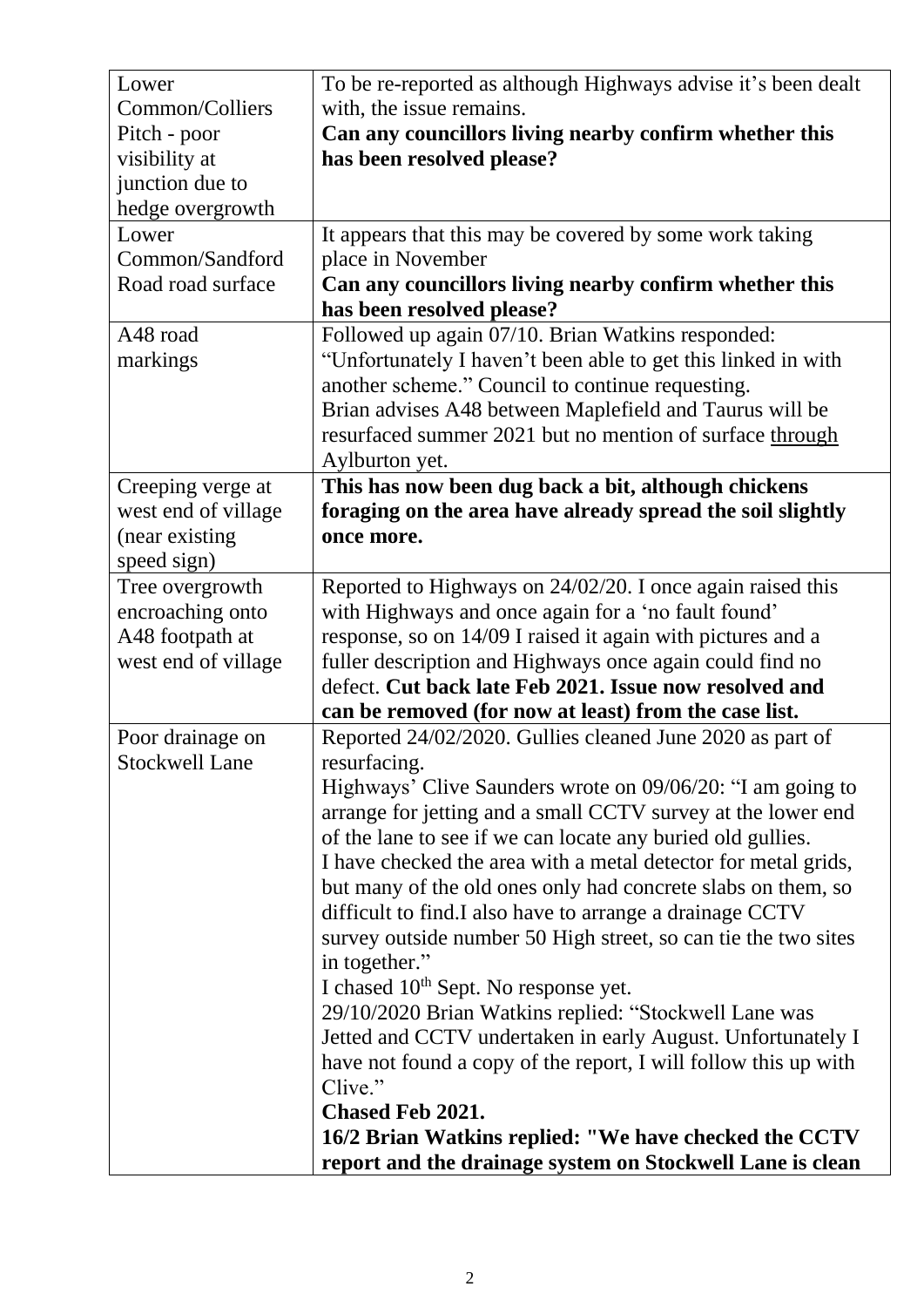|                      | and operating correctly. The original concern, raised by a<br>resident, was that there were some gullies that were<br>buried on Stockwell Lane. However the CCTV survey<br>indicates that the only connections in to the drainage<br>system as those from the gullies that visible from the<br>surface.<br>At the present time, I don't propose to carry out any<br>further works at this location, unless of course there any<br>additional concerns raised that we have not looked at." |
|----------------------|-------------------------------------------------------------------------------------------------------------------------------------------------------------------------------------------------------------------------------------------------------------------------------------------------------------------------------------------------------------------------------------------------------------------------------------------------------------------------------------------|
| Cycle Path $-$       | I contacted the scheme's manager on 14 <sup>th</sup> Sept and he                                                                                                                                                                                                                                                                                                                                                                                                                          |
| teething troubles -  | responded that he would request for the issues to be rectified                                                                                                                                                                                                                                                                                                                                                                                                                            |
| surface breakup,     | by the contractor. Contractor has been instructed to inspect                                                                                                                                                                                                                                                                                                                                                                                                                              |
| drainage issue       | and rectify the issues.                                                                                                                                                                                                                                                                                                                                                                                                                                                                   |
|                      | Can any councillors who use the path confirm whether                                                                                                                                                                                                                                                                                                                                                                                                                                      |
|                      | this has been resolved please?                                                                                                                                                                                                                                                                                                                                                                                                                                                            |
| Millbrook Green-     | Highways investigated this, and identified it as owned by                                                                                                                                                                                                                                                                                                                                                                                                                                 |
| loose/noisy drain    | Severn Trent so I have requested a repair from them.                                                                                                                                                                                                                                                                                                                                                                                                                                      |
| cover                | Can any councillors living nearby confirm whether this                                                                                                                                                                                                                                                                                                                                                                                                                                    |
|                      | has been resolved please?                                                                                                                                                                                                                                                                                                                                                                                                                                                                 |
| Millbrook Green-     | I have now relayed the parishioner complaint about the                                                                                                                                                                                                                                                                                                                                                                                                                                    |
| dropped kerbs        | poor workmanship – raised during Correspondence                                                                                                                                                                                                                                                                                                                                                                                                                                           |
|                      | during Feb 2021 meeting. Item to be removed from this                                                                                                                                                                                                                                                                                                                                                                                                                                     |
|                      | list now.                                                                                                                                                                                                                                                                                                                                                                                                                                                                                 |
| Public Rights of     | Details of the <b>CPRE</b> Stone Stiles project (as mentioned at                                                                                                                                                                                                                                                                                                                                                                                                                          |
| $Way - any issues$   | the last meeting) has now been shared on council social                                                                                                                                                                                                                                                                                                                                                                                                                                   |
| or updates           | media and on the website, and I have requested a short                                                                                                                                                                                                                                                                                                                                                                                                                                    |
| <b>Church Road -</b> | mention in the next Ducktown Echo.                                                                                                                                                                                                                                                                                                                                                                                                                                                        |
| collapse of road     | 16/2/21: "Please be advised that our gangs have attended<br>the above location in an attempt to fix the issue. They                                                                                                                                                                                                                                                                                                                                                                       |
| edge near to 'long   | have made the area safe, but have identified that further                                                                                                                                                                                                                                                                                                                                                                                                                                 |
| field' entrance      | works are required.                                                                                                                                                                                                                                                                                                                                                                                                                                                                       |
|                      | As per our Highways Inspection Policy, we endeavour to                                                                                                                                                                                                                                                                                                                                                                                                                                    |
|                      | carry these additional works within 28 days of being                                                                                                                                                                                                                                                                                                                                                                                                                                      |
|                      | made safe. However, if the situation worsens again, please                                                                                                                                                                                                                                                                                                                                                                                                                                |
|                      | let us know by contacting us on 08000 514 514."                                                                                                                                                                                                                                                                                                                                                                                                                                           |

9b) Council: To note the meeting dates for the 2021-22 civic year

Proposed dates are as follows

Monday 12<sup>th</sup> April 2021